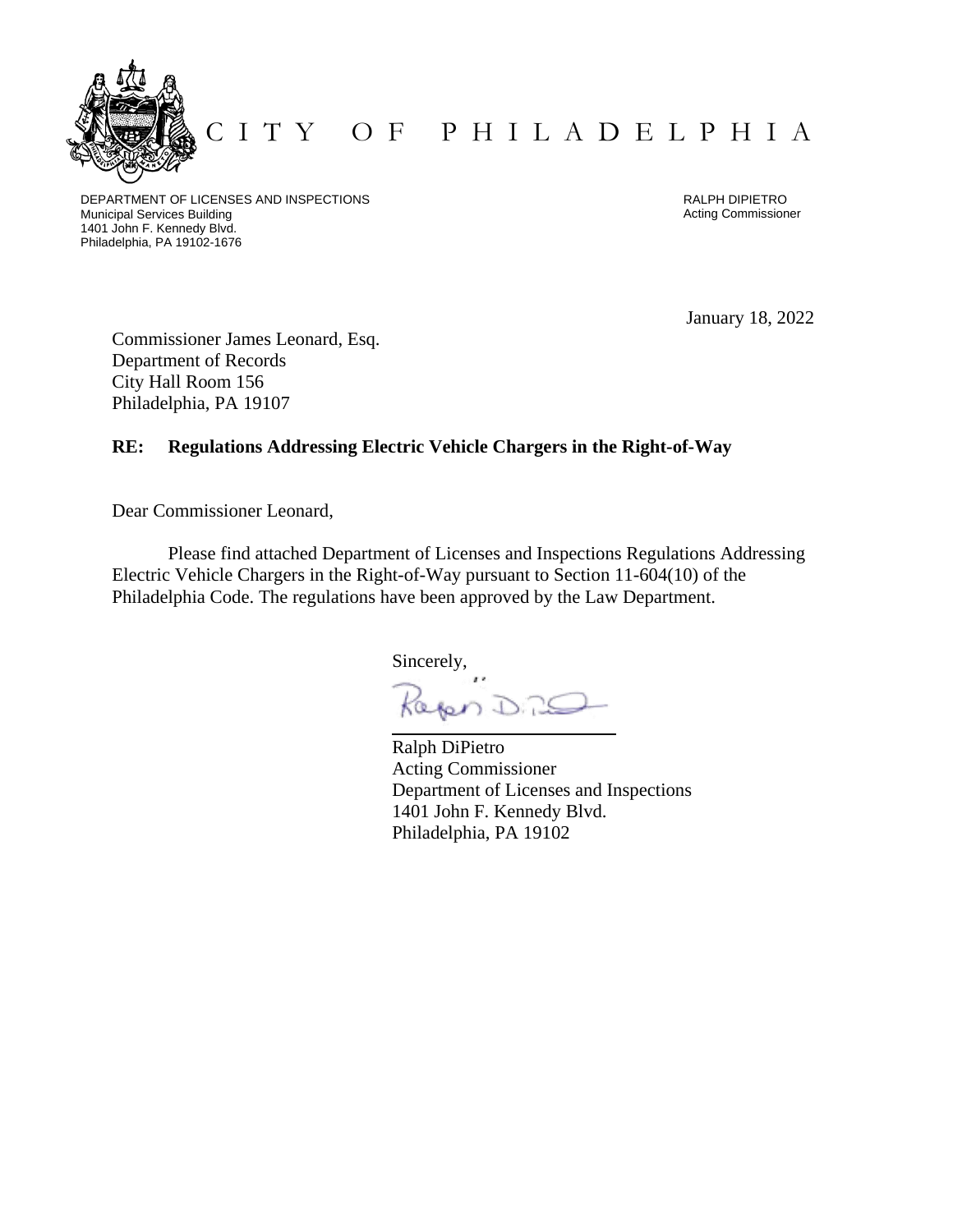# **City of Philadelphia Law Department**

## **MEMORANDUM**

**TO:** Ralph DiPietro, Acting Commissioner, Department of Licenses and Inspections

**FROM:** James C. Kellett, Esq. Deputy City Solicitor

**DATE:** January 18, 2022

**RE:** Department Regulations Addressing Electric Vehicle Chargers in the Right-of-Way

I have reviewed the attached Department Regulations Addressing Electric Vehicle Chargers in the Right-of-Way and find them to be legal and in proper form. In accordance with Section 8- 407(a) of the Philadelphia Home Rule Charter, you may now forward the proposed amendments to the Department of Records where they will be made available for public inspection.

James C. Kellett

James Kellett, Deputy City Solicitor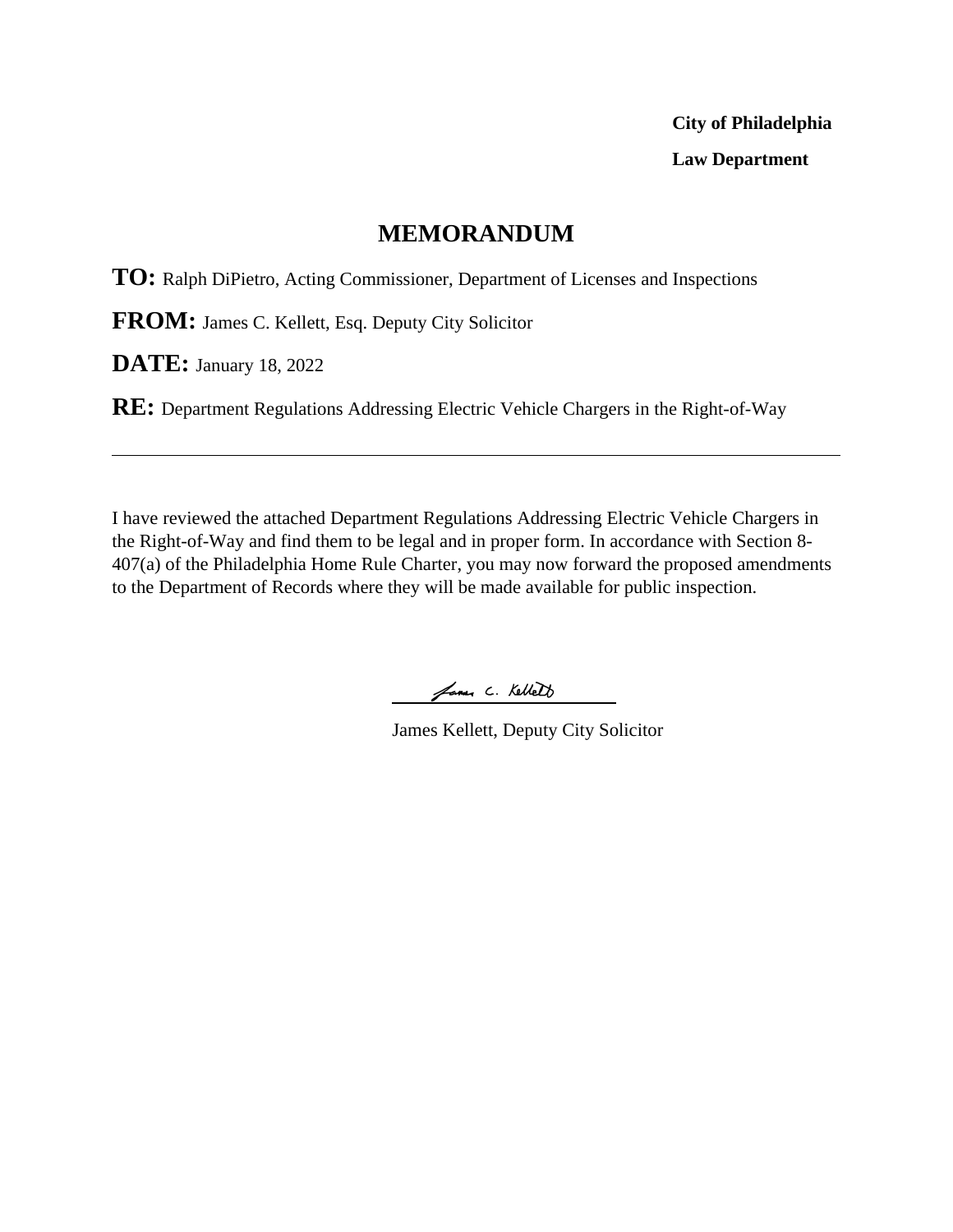### *REGULATIONS ADDRESSING ELECTRIC VEHICLE CHARGERS IN THE RIGHT-OF-WAY*

**Section 1 Purpose.** The Philadelphia Department of License and Inspections ("Department") hereby promulgates the following regulations pursuant to Philadelphia Code Chapter 11, Section 604, Subsection (10), and its police powers under the Philadelphia Home Rule Charter, Title V, in order to safely and effectively regulate the installation and management of Electric Vehicle Chargers ("EVC" or EVCs") in the Right-of-Way ("ROW"):

### **Section 2. EVCs in the Right-of-Way**

2.1 Application. EVCs may be permitted on paved sidewalks of appropriate widths, at locations approved by the Department of Streets ("Streets"). Any person with an ownership interest in the real-property adjacent to the proposed location ("Applicant") may apply to the Department for an electrical permit for an EVC in the ROW.

2.1.1 Requisite Approvals. Prior to any application for an EVC in the ROW, the Applicant shall first submit its plans to Streets. No application for an EVC in the ROW shall be issued without the requisite approval of Streets and the Art Commission.

2.1.2 Streets shall conduct a review to determine whether, in Streets' sole discretion: (1) the proposed EVC is on a paved sidewalk on a street approved by Streets; (2) the EVC does not unreasonably obstruct pedestrian or other travel; and (3) the EVC's location in the ROW is consistent with public safety.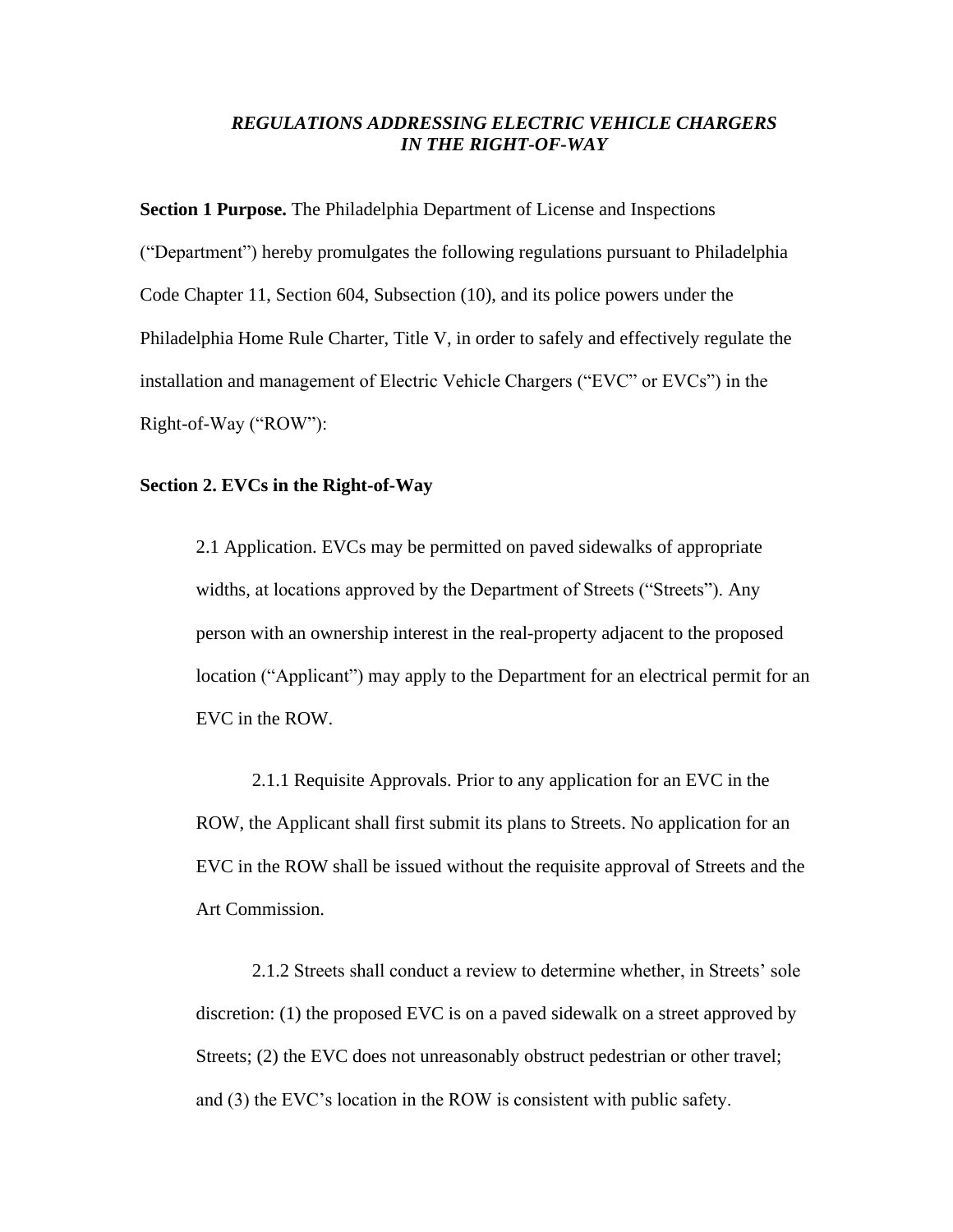2.1.3 Streets shall either (1) issue an approval in writing to the Applicant; or (2) a denial, explaining the reasons for such refusal.

2.1.4 Streets shall provide a copy of the EVC plans to the Art Commission, which shall also either issue an approval or denial in writing to the Applicant.

2.2 Application Review.

2.2.1 The Applicant shall submit an Application on a form provided by the Department, and shall attach to the application the respective approvals of Streets and the Art Commission.

2.2.2 No EVC permit shall be issued unless the Department, in its sole discretion, determines that the proposed EVC is structurally safe and consistent with public safety in accordance with Title 4 of the Philadelphia Code.

2.2.3 No EVC permit shall be issued unless the Department, in its sole discretion, determines that the proposed EVC and its location do not violate any provisions of Title 4 and Title 14 of The Philadelphia Code.

2.3 Installation Requirements.

2.3.1 Installation may require additional permits issued by the Department. No EVC shall be installed without obtaining all requisite permits from the Department.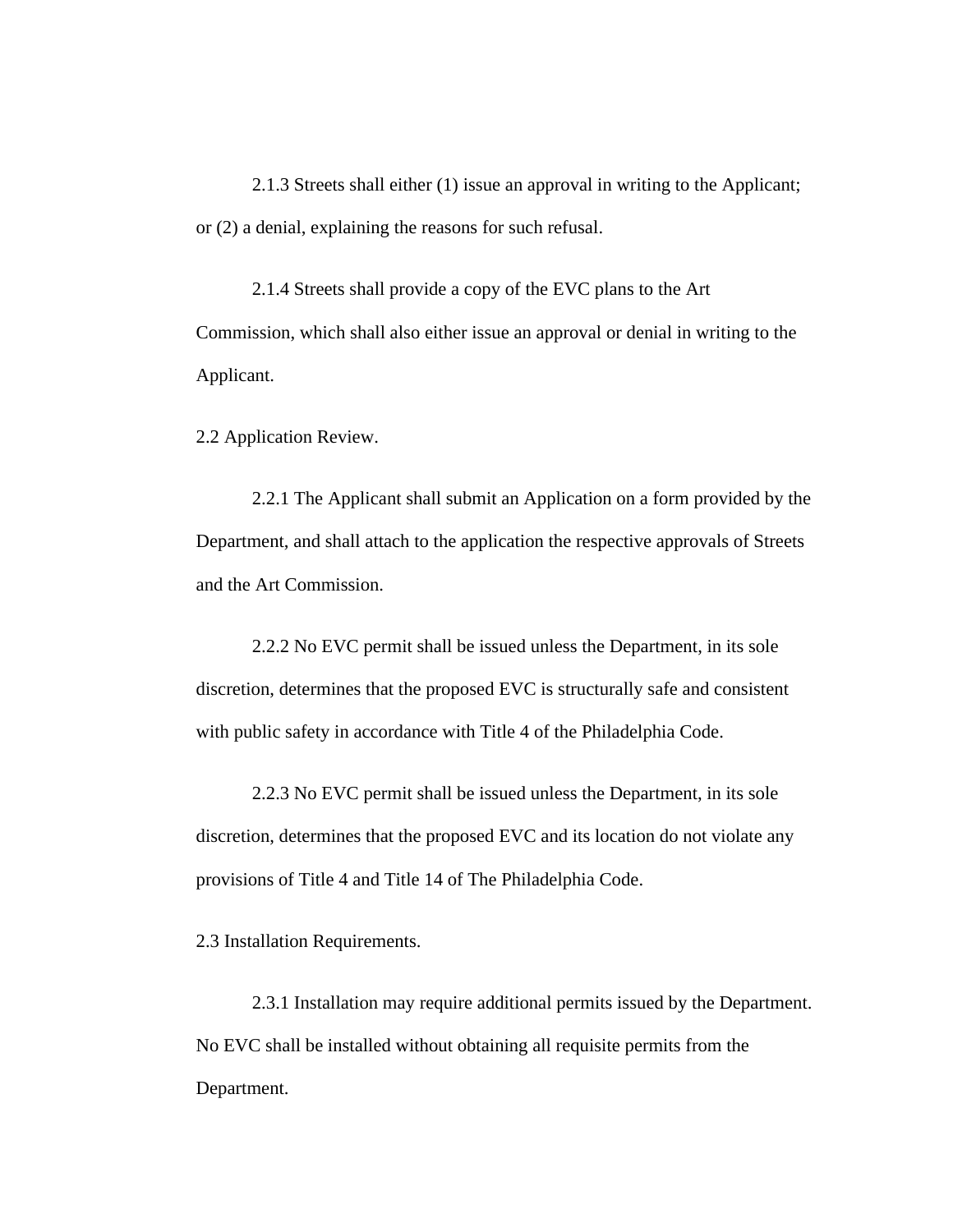2.3.2 Installation of a Right-of-Way EVC shall adhere to the plans set forth in the approved application, fully complying with the provisions of Title 4 and Title 14 of the Philadelphia Code.

2.3.3 Installation of a Right-of-Way EVC shall fully conform to the installation instructions provided by the EVC's manufacturer.

2.3.4 All wiring for an EVC in the ROW shall be installed in underground conduit. Overhead wiring is prohibited.

2.3.5 Supply equipment for the EVC shall be permanently connected to the main electrical panel of the adjacent property.

2.3.6 Any sidewalk or portion thereof disturbed by the installation of an EVC in the Right-of-Way shall be immediately restored upon completion of said installation and in accordance with an issued Footway Permit by Streets.

2.3.8 Installation of a Right-of-Way EVC is prohibited in that part of the City designated as a Special Flood Hazard Area.

2.4 Other Location Requirements

2.4.1 No EVC shall be installed within ten (10) feet of a transit stop, fire hydrant, manhole, or other utility access point.

2.4.2 No EVC shall be installed on a sidewalk with a width of less than six (6) feet.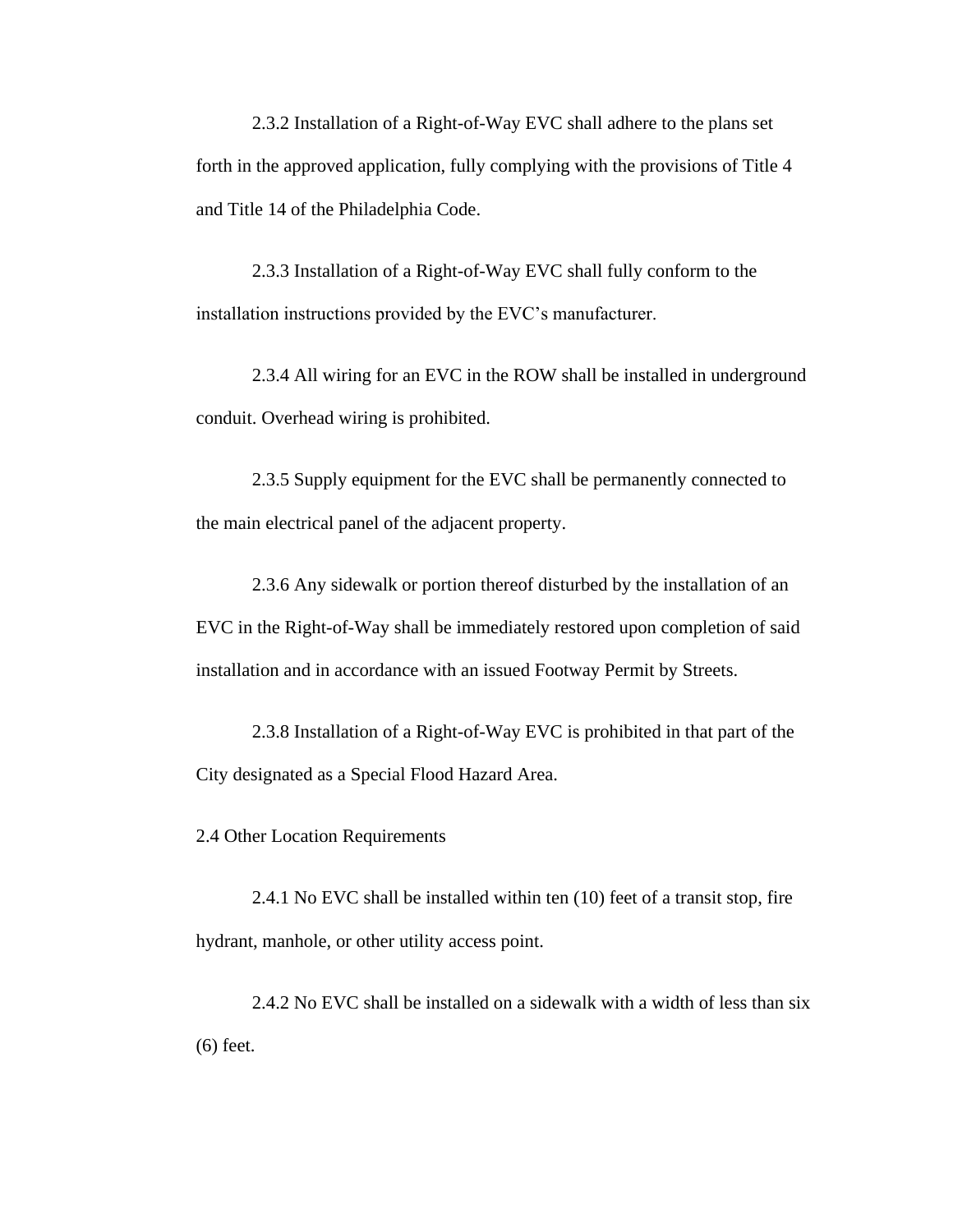2.4.3 An EVC shall only be installed adjacent to a parking lane in the cartway.

2.4.4 All EVCs in the Right-of-Way shall be installed eighteen (18) inches from the curb line.

2.5 Maintenance Obligations.

2.5.1 General. Applicant shall, after installation of the EVC, maintain the EVC in a state of good repair and operability.

2.5.2 The EVC shall at all times be connected to the electric system of the adjacent property.

2.5.3 Applicant shall immediately repair any damage to the EVC by any person or act of nature.

2.5.4 Ownership interest in the EVC shall transfer with the sale of the property adjacent to the EVC, if such EVC is not removed prior to sale.

2.6 Indemnification. By applying for and maintaining an EVC in the ROW, Applicant and any successor in interest agrees to defend, indemnify, protect and hold harmless the City and its officers, agents, and employees from and against any and all suits, demands, claims, loss, damage, charges or expense, to which they may be subjected by reason of any damage, loss, or injury to persons or property arising from any negligent act or omission by Applicant or its employees, agents, contractors,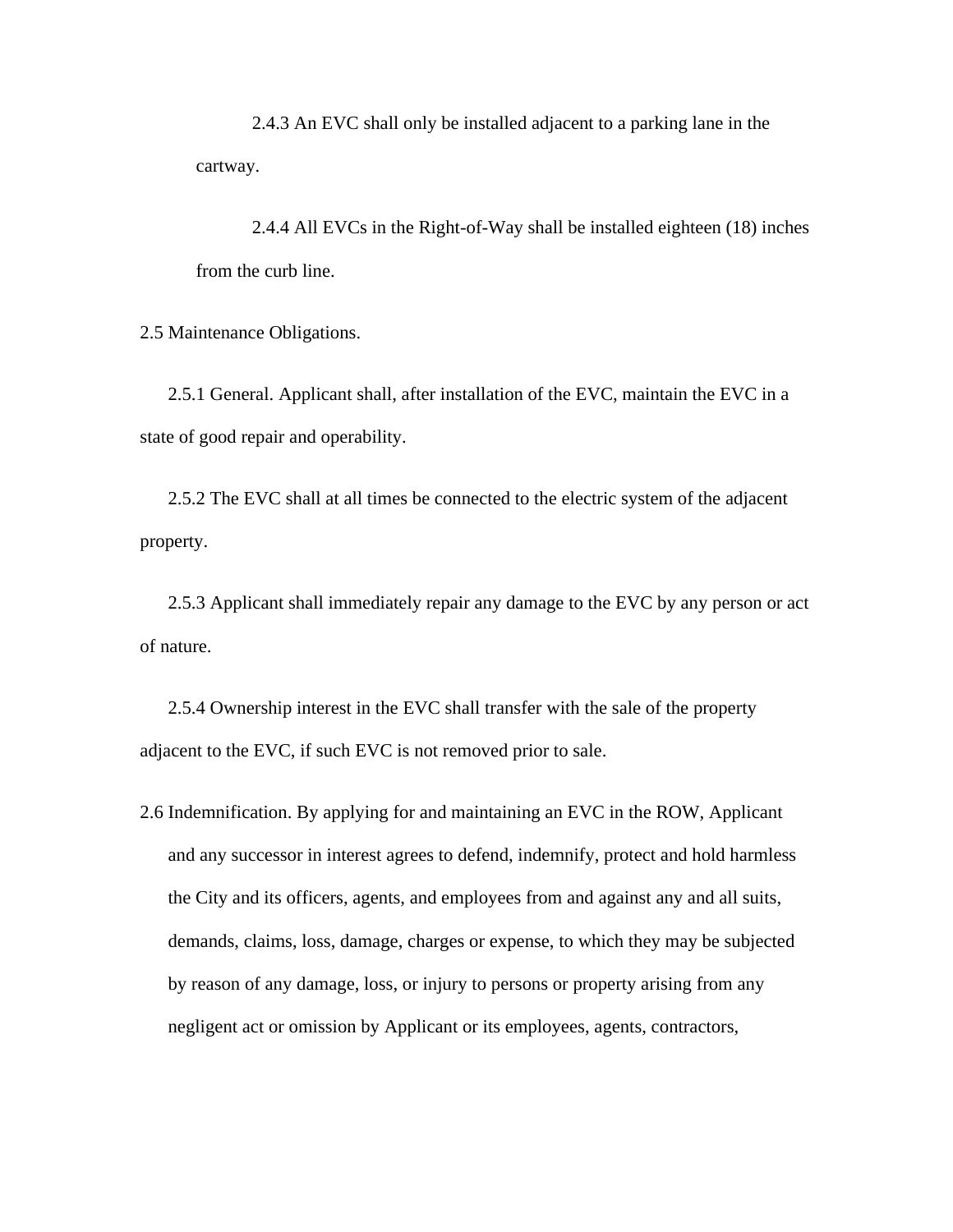subcontractors, or assigns, in the performance of any work required to install and maintain an EVC in the ROW.

2.7 Enforcement.

2.7.1 Streets or the Art Commission may rescind its approval(s), in writing to the Department at any time before the final inspection of the EVC installation. Such rescission shall be based upon the finding of a violation of the Philadelphia Code, the Department's or Streets' regulations, applicable regulations of another City agency, or City or State public health or environmental directives. Such finding shall also be noticed to the Applicant in writing, who may thereafter avail itself of the administrative remedies provided in the Administrative Code.

2.7.2 Upon notice of a recission of requisite approval, or upon a finding of a violation of the Philadelphia Code, the Department's regulations, applicable regulations of another City agency, or City or State public health or environmental directives, the Department may revoke the EVC permit.

2.7.3 If the Department has revoked the EVC permit and the Applicant either fails to appeal or its appeal is not sustained, the Department and/or Streets may order the Applicant to refrain from using, and/or remove, the EVC.

2.8 Removal.

2.8.1 Permits Required. No installed EVC shall be removed from the ROW without complying with the requirements of Title 4 and without a permit issued by the Department.